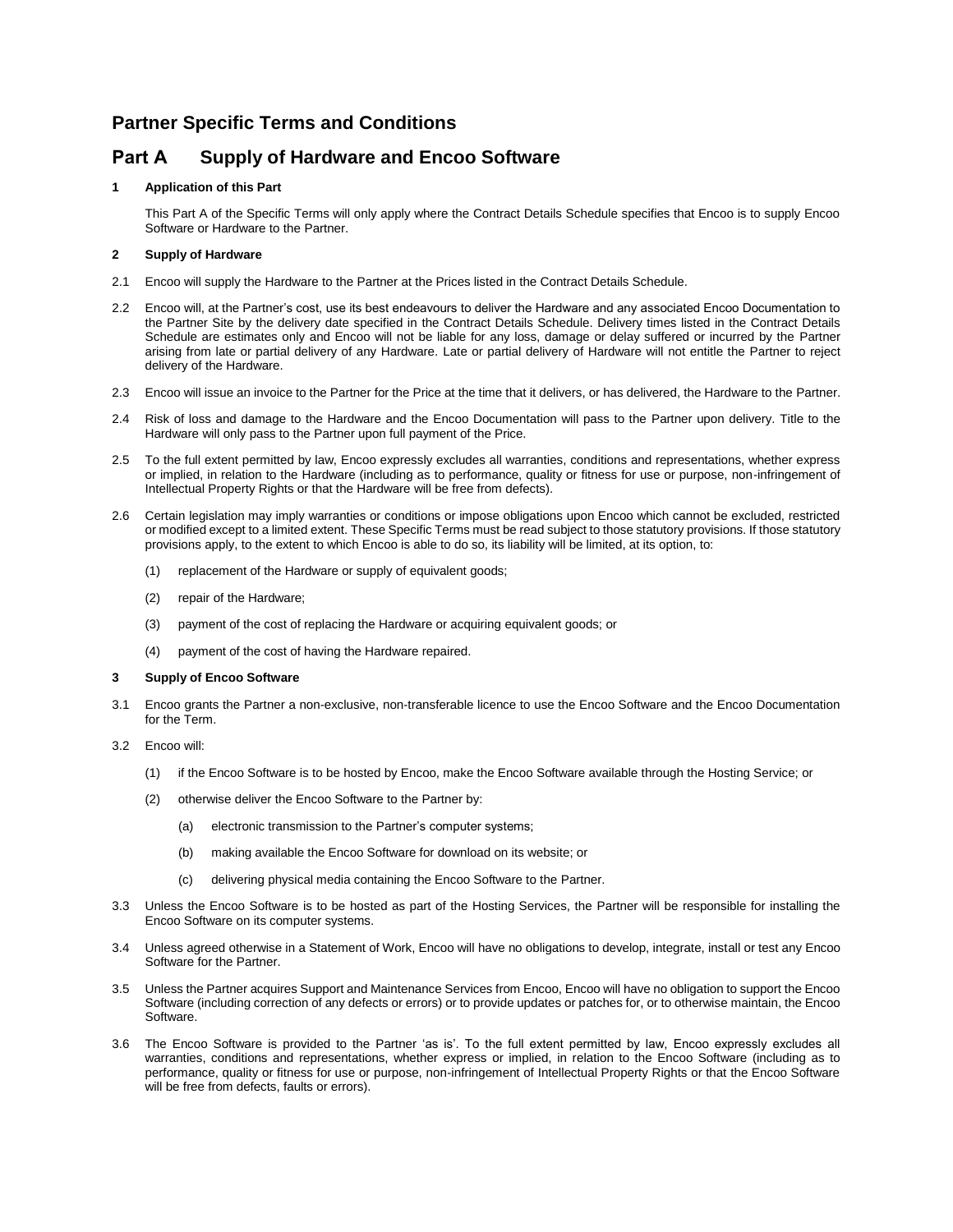- 3.7 Certain legislation may imply warranties or conditions or impose obligations upon Encoo which cannot be excluded, restricted or modified except to a limited extent. These Specific Terms must be read subject to those statutory provisions. If those statutory provisions apply, to the extent to which Encoo is able to do so, its liability will be limited, at its option, to:
	- (1) replacement of the Encoo Software or supply of equivalent software;
	- (2) rectification of any defects of the Encoo Software;
	- (3) payment of the cost of replacing the Encoo Software or acquiring equivalent software; or
	- (4) payment of the cost of having any defects in the Encoo Software rectified.

## **Part B Telecommunications Services**

### **4 Application of this Part**

This Part B of the Specific Terms will only apply where the Contract Details Schedule specifies that Encoo is to provide Telecommunications Services to the Partner.

## **5 Additional definitions**

In this Part B:

- (1) **DID Number** means the direct inward dialling telephone number(s) allocated to the Partner by Encoo for use in connection with the Partner's VOIP Connection;
- (2) **Internet Connection** means a telecommunications connection to the Internet, as provided to the Partner by Encoo;
- (3) **Rates** means Encoo's fees and rates for providing the Telecommunications Services as set out within a quotation;
- (4) **ROU Code** means Communications Alliance Ltd's Code on the Rights of Use of Numbers (C566:2004);
- (5) **Telecommunications Laws** means:
	- (a) the *Telecommunications Act 1997* (Cth);
	- (b) the *Telecommunications Number Plan 1997* (Cth);
	- (c) the *Telecommunications (Consumer Protection and Service Standards) Act 1999* (Cth); and
	- (d) the ROU Code; and
- (6) **VOIP Connection** means a voice-over-internet-protocol connection that allows the Partner to make and receive telephone calls over Encoo's computer networks and system and which is capable of connecting to a public switched telephone network.

#### **6 Service requirements**

- 6.1 Encoo's provision of the VOIP Connection and the Partner's ability to use the VOIP Connection is conditional upon the Partner having an internet connection of at least 64kpbs upload and 64kbps download per voice channel and either:
	- (1) a voice over internet protocol (VOIP) telephone handset connected to an Internet connection; or
	- (2) a soft phone capability on the Partner's computer.
- 6.2 Unless Encoo also provides an Internet or Private MPLS Connection to the Partner under this Agreement, Encoo is not responsible for, and to the maximum extent permitted by law excludes all liability for, the Partner's inability to access or use its VOIP Connection due to a failure in, or degradation of performance of, the Partner's Internet connectivity.
- 6.3 The Partner acknowledges and agrees that any person who the Partner allows to make telephone calls using the VOIP Connection is deemed to be authorised by the Partner to make those calls and the Partner will be responsible for all charges incurred by such persons.

#### **7 Voice Over Internet Protocol**

- 7.1 If specified in the Contract Details Schedule, Encoo will:
	- (1) provide the VOIP Connection to the Partner; and
	- (2) allocate DID Numbers to the Partner.
- 7.2 If requested by the Partner, Encoo will use its reasonable endeavours to 'port' any DID Numbers in accordance with the requirements of the ROU Code.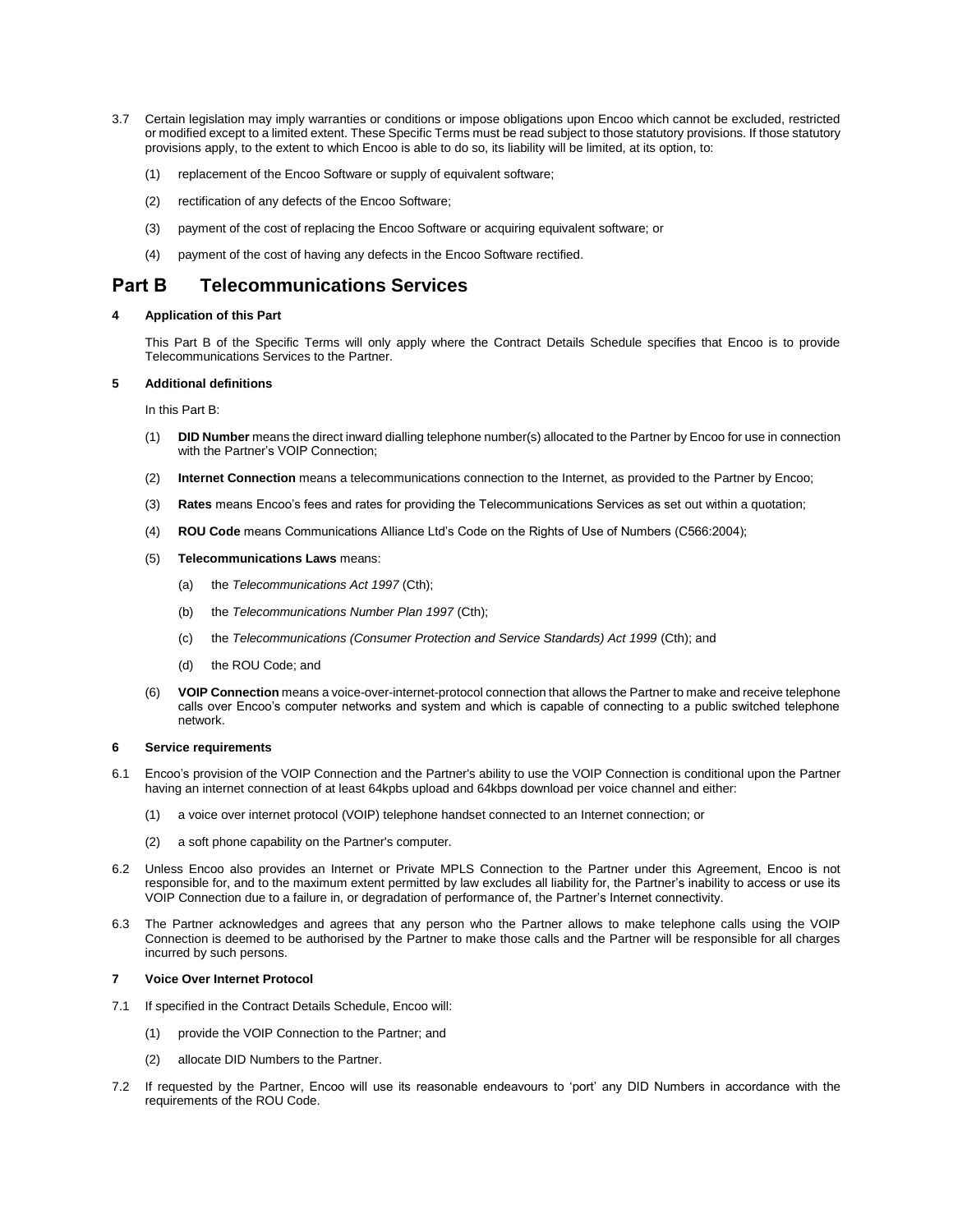7.3 Unless Encoo has expressly agreed in the Contract Details Schedule to provide such, the Partner will be solely responsible for providing the telecommunications connections, modem, computer, hardware, software and all other equipment required to access and use the VOIP Connection.

#### **8 Internet connectivity**

- 8.1 If specified in the Contract Details Schedule, Encoo will:
	- (1) provide the Partner with the Internet Connection by such means as Encoo determines;
	- (2) use its best endeavours to provide the Internet Connection on a continuous basis during the Term of this Agreement. Encoo will endeavour to inform the Partner if the Internet Connection is unavailable for access and use by the Partner due to maintenance or fault; and
	- (3) provide the Partner with all identification and log-in information required to access and use the Internet Connection.
- 8.2 Unless Encoo has expressly agreed in the Contract Details Schedule to provide such, the Partner will be solely responsible for providing the telephone line (or other telecommunications connection), modem, computer, hardware, software and all other equipment required to access and use the Internet Connection.
- 8.3 Encoo may, at its discretion, retain and assess any data or information concerning the Partner's use of the Internet Connection.
- 8.4 The Partner acknowledges that Encoo does not and cannot in any way supervise, edit or control the content and form of any information or data accessed through the Internet Connection and that Encoo will not be held responsible for, and to the maximum extent permitted by law excludes all liability for, any content or information accessed via the Internet Connection.
- 8.5 Encoo excludes all or any liability for any material on the Internet that the Partner or its Personnel finds offensive, upsetting, defamatory, personally offensive or in any way unsuitable for persons under the age of 18.

#### **9 Duration**

- 9.1 Encoo will:
	- provide the Telecommunications Services to the Partner in accordance with the Agreement for the Initial Term, unless the Telecommunications Services are terminated in accordance with this Agreement; and
	- (2) if neither party cancels the Telecommunications Services before the end of the Initial Term, continue to supply the Telecommunications Services to the Partner on a month-to-month basis in accordance with this Agreement until those Telecommunications Services are cancelled or terminated in accordance with this Agreement.
- 9.2 After the expiry of the Initial Term, either party may cancel any of the Telecommunications Services by giving 30 days prior written notice to the other.

#### **10 Rates**

- 10.1 At any time during the Term of this Agreement, Encoo may vary the Rates by giving at least 21 days prior notice to the Partner.
- 10.2 If the Partner receives a notice under clause 10.1 of these Specific Terms (**Rates Change Notice**), then Partner may by notice in writing to Encoo terminate this Agreement in relation to any Telecommunications Services affected by the Rates Change Notice within 42 days of the date of the Rates Change Notice without incurring any additional charges (including Early Termination Charges, if applicable) other than normal usage or network access charges up until the effective date of termination of the Telecommunications Services affected by the Rates Change Notice.

## **11 Use**

- 11.1 Unless Encoo expressly provides the Telecommunications Services to the Partner for re-sale, the Partner must not distribute, re-sell, wholesale, offer to distribute, re-sell or wholesale or otherwise provide access to the Telecommunications Services (or part of the network or system involved in the provision of the Telecommunications Services) to any third parties who are not the Personnel of the Partner.
- 11.2 When using the Telecommunications Services, the Partner must comply with:
	- (1) all applicable laws, including the Telecommunications Laws;
	- (2) all applicable directions by the Australian Communications and Media Authority; and
	- (3) all reasonable written directions or policies issued by Encoo to the Partner relating to the use of the Telecommunications Services.
- 11.3 The Partner must not use, or attempt to use, the Telecommunications Services:
	- (1) to break any law or to infringe another person's rights, including any Intellectual Property Rights;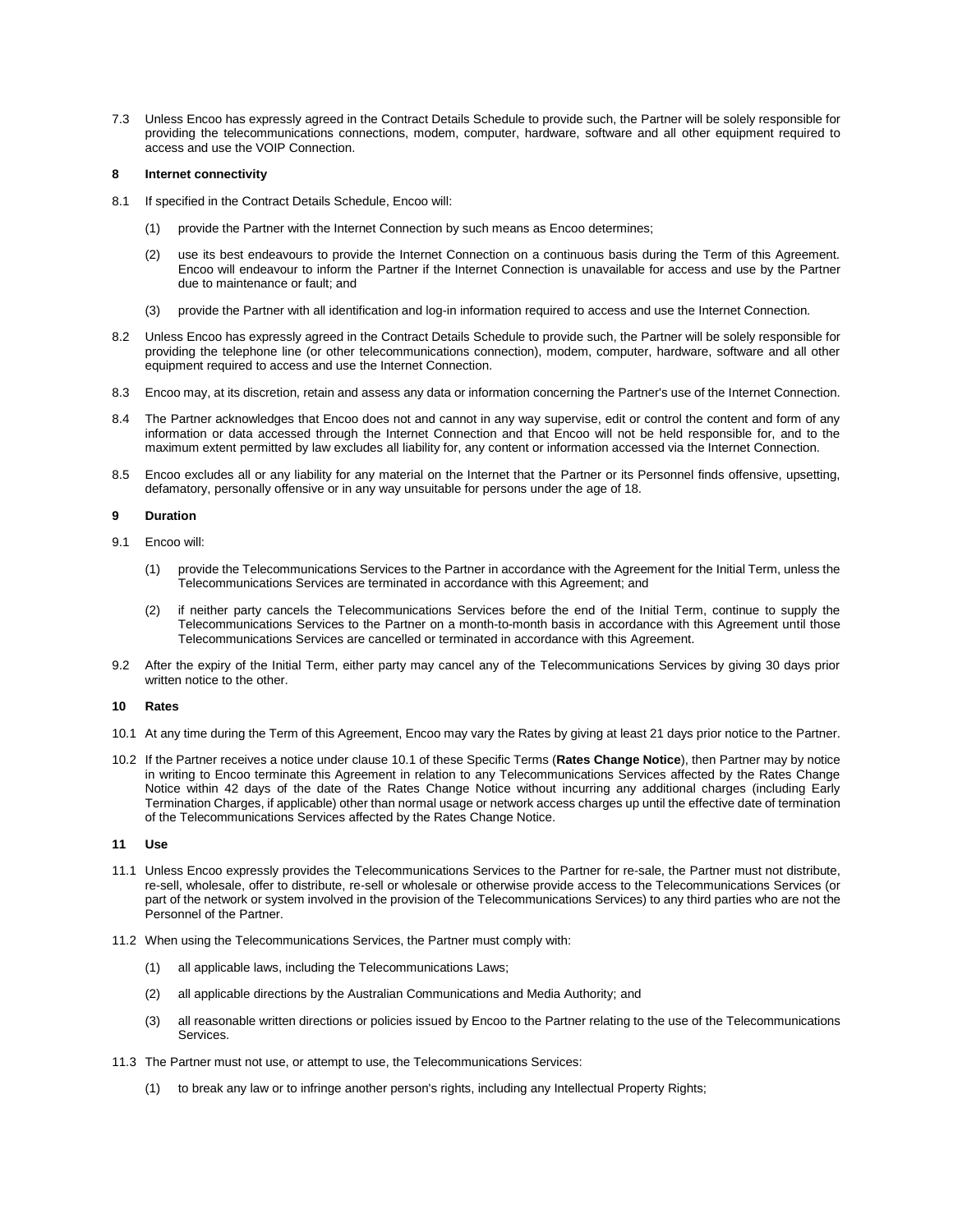- (2) to transmit, publish or communicate material which is defamatory, offensive, abusive, indecent, menacing, unwanted or otherwise unlawful or unauthorised
- (3) in any way that may expose Encoo to liability; or
- (4) in any way which or which may damage, interfere with or interrupt the Telecommunications Services, Encoo's network or a supplier's network used to supply the Telecommunications Service.
- 11.4 The Partner must ensure that all equipment used in connection with the Telecommunications Service and the way the Partner uses that equipment complies with:
	- (1) all applicable laws, including the Telecommunications Laws;
	- (2) all applicable directions by the Australian Communications and Media Authority; and
	- (3) all reasonable written directions issued by Encoo to the Partner.

#### **12 Privacy**

- 12.1 The Partner acknowledges that Encoo, or any supplier whose network is used to supply the Telecommunications Service, may be required to intercept communications over the Telecommunications Service and may also monitor the Partner's usage of the Telecommunications Service and communications sent over it.
- 12.2 Encoo may be permitted or required by applicable laws to collect, use or disclose personal information about the Partner, including to:
	- (1) the operator of the Integrated Public Number Database, which is an industry wide database of all listed and unlisted public numbers in Australia;
	- (2) emergency services organisations; and
	- (3) law enforcement agencies and government agencies for purposes relating to the enforcement of criminal and other laws.

#### **13 Complaints and disputes**

- 13.1 If the Partner has any complaints in connection with any Telecommunications Service the Partner may complain in writing or by calling Encoo.
- 13.2 Encoo will use its best endeavours to resolve all complaints, however if Encoo is not able to resolve a complaint to the Partner's satisfaction, the Partner may take other action, such as informing the Telecommunications Industry Ombudsman or the Department of Fair Trading or Department of Consumer Affairs in the relevant state or territory.

#### **14 Telecommunications Service Levels**

- 14.1 Encoo will provide the Telecommunications Services to the Partner in accordance with Service Levels (if any) specified in Section 5 (Service Levels) of the Standard Terms and Conditions.
- 14.2 If no Service Levels are specified for a particular Telecommunications Service, then Encoo is only obliged to perform that Service in accordance with the General Terms.

## **Part C Hosting Services**

#### **15 Application of this Part**

This Part C of the Specific Terms will only apply where the Contract Details Schedule specifies that Encoo is to provide Hosting Services to the Partner.

#### **16 Provision of Hosting Services**

- 16.1 Encoo will:
	- (1) at its own cost, arrange for the installation of the Encoo Software and any agreed Partner Software on Encoo's systems, which are located at its data centre , located in Melbourne, Victoria, Australia (**Designated Equipment**);
	- (2) bear sole responsibility for the operation and maintenance of the Designated Equipment and any software, hardware or utilities necessary for the operation of the Designated Equipment and the provision of the Hosting Services; and
	- (3) use its best endeavours to ensure that sufficient capacity is at all times maintained on the Designated Equipment and its other computer facilities to enable the Partner's Personnel to use and access the Encoo Software and any agreed Partner Software in accordance with the Service Levels set out in clause 18 of these Specific Terms.